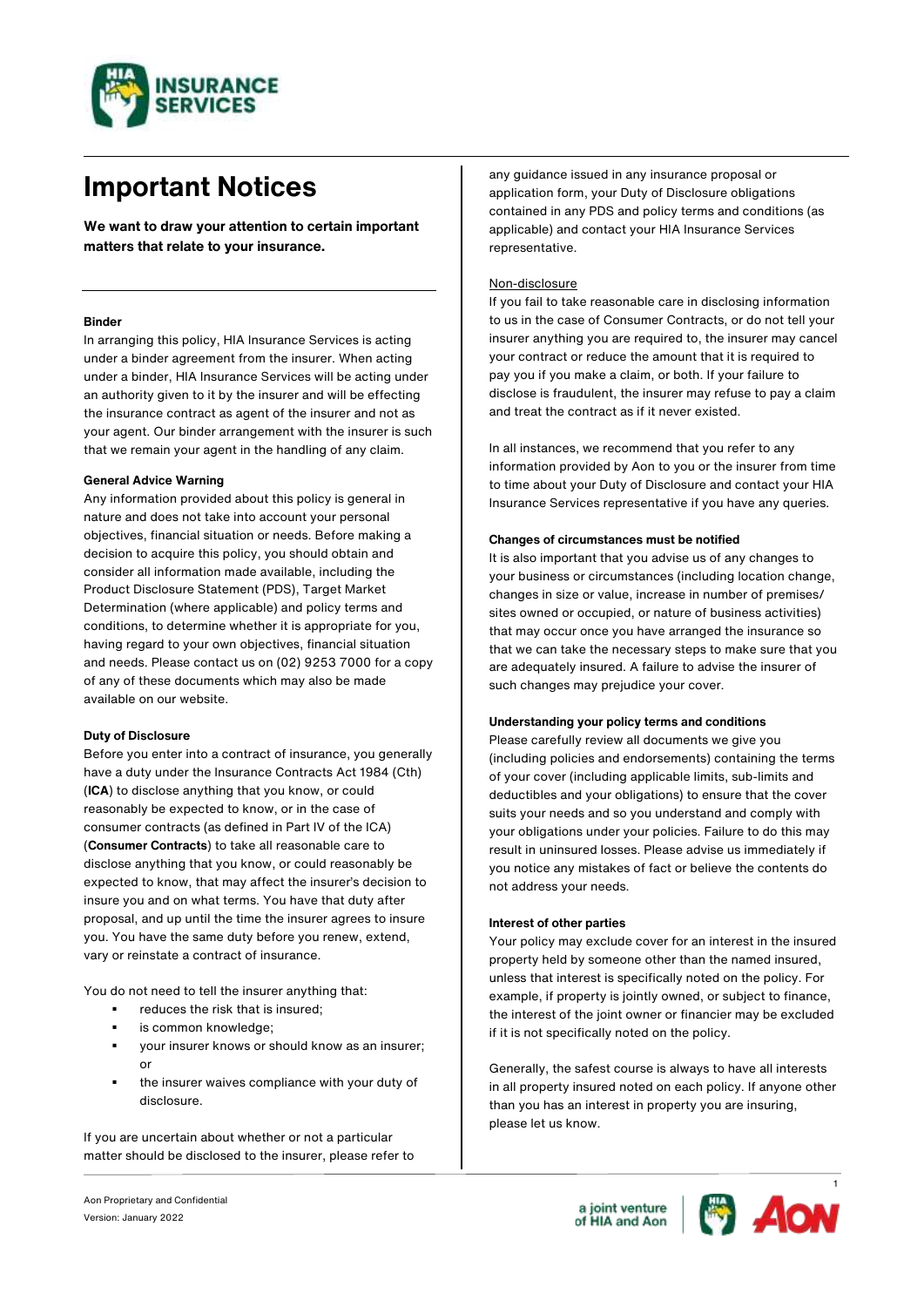

## **Utmost good faith**

Every contract of insurance is based on the principle of utmost good faith, requiring each party to act towards the other party in respect of any matter arising under the contract, with the utmost good faith.

If you fail to do so, you may prejudice your rights under the policy and in particular, any claim. This requirement also applies to third party beneficiaries after the policy is entered into.

# **Privacy**

HIA Insurance Services is committed to protecting your personal information in accordance with the Australian Privacy Principles under the Privacy Act 1988 (Cth). We collect, use and disclose personal information to offer, promote, provide, manage and administer the many financial services and products we and the Aon group of companies are involved in as set out in th[e Aon Australia](https://www.aon.com.au/australia/legal/privacy-policy.jsp)  [Group Privacy Statement](https://www.aon.com.au/australia/legal/privacy-policy.jsp) (Privacy Statement). In order to do this, we may also share your information with other persons or entities who assist us in providing or promoting our services as set out in the [Privacy Statement](https://www.aon.com.au/australia/legal/privacy-policy.jsp?_ga=2.103999808.1327233814.1635397459-1561684812.1635149679&_gac=1.195824152.1635397459.EAIaIQobChMI07fRoKrs8wIVqZNmAh0ucAhEEAAYASAAEgL4rPD_BwE). Further information about our privacy practices can be located in the Privacy Statemen**t** available at Aon [Australia Group](https://www.aon.com.au/australia/legal/privacy-policy.jsp)  **[Privacy Statement](https://www.aon.com.au/australia/legal/privacy-policy.jsp) or a copy can be sent to you on request** by your HIA Insurance Services representative.

You may also gain access to your personal information, or modify your privacy preferences, by contacting your HIA Insurance Services representative or Aon's Privacy Officer at:

## By email: [privacyofficer@aon.com.au](mailto:privacyofficer@aon.com.au)

By mail: Level 33, 201 Kent Street Sydney NSW 2000 By phone: (02) 9253 7000

**Where your policy contains the following terms and conditions, the following apply:**

# **Claims Made**

This means that the policy responds to claims first made against you and notified to the insurer in writing during the period of insurance, provided that the originating act or omission occurred after the retroactive date. Where you give notice in writing to the insurer of any facts that might give rise to a claim against you as soon as reasonably practicable after you become aware of those facts, but before the expiry of the period of insurance, the policy will, subject to its terms and conditions, provide cover even if that claim is made after the expiry of the period of insurance.

Directors' and Officers' Liability, Comprehensive Crime, Professional Indemnity, Superannuation Trustees' Liability policies, Molestation sections and some other liability policies are written on a "Claims Made" basis.

# **Occurrence Basis**

This means that the policy responds to claims on the basis of when the incident occurred or when the injury or damage manifested itself, not when the claim itself was received.

Combined General Liability, Industrial Special Risks, Travel, Aviation, Contract Works, Marine policies and some other policies are written on an occurrence basis.

## **Average or co-insurance**

Property policies and some other policies contain an "average" (sometimes called "co-insurance") clause. This applies if the sum insured of your policy does not cover the full cost of your loss, your claim may be reduced in proportion to the amount of this under insurance. If you do not want average to apply, you must ensure that the level of your insurance is adequate whenever you take out or renew a policy. An average clause may be based on:

- replacement value (i.e. "new for old") in which case you must ensure that your sum insured represents the full cost of replacing the insured property with new property; or
- indemnity value (i.e. "replacement to a similar condition") in which case you must ensure that your sum insured represents the cost of replacing the insured property, taking into account any depreciation.

## **Non-Admission of Liability & Subrogation**

This policy contains provisions which have the effect of excluding or limiting the insurer's liability in respect of a loss where you have admitted liability or prejudiced the insurer's rights of subrogation. This may occur where you are a party to an agreement which excludes or limits an insurer's rights to recover the loss from another party.

## **Retroactive Date**

If the policy has a retroactive date, the policy coverage is limited to acts and omissions that occur or are alleged to have been committed on or after that date. For example, if you have a retroactive date of 1 July 2016, the policy will not cover a claim arising from acts or omission occurring prior to that date. Please ensure that the retroactive date you select is sufficient and that you have no uncovered periods.



2